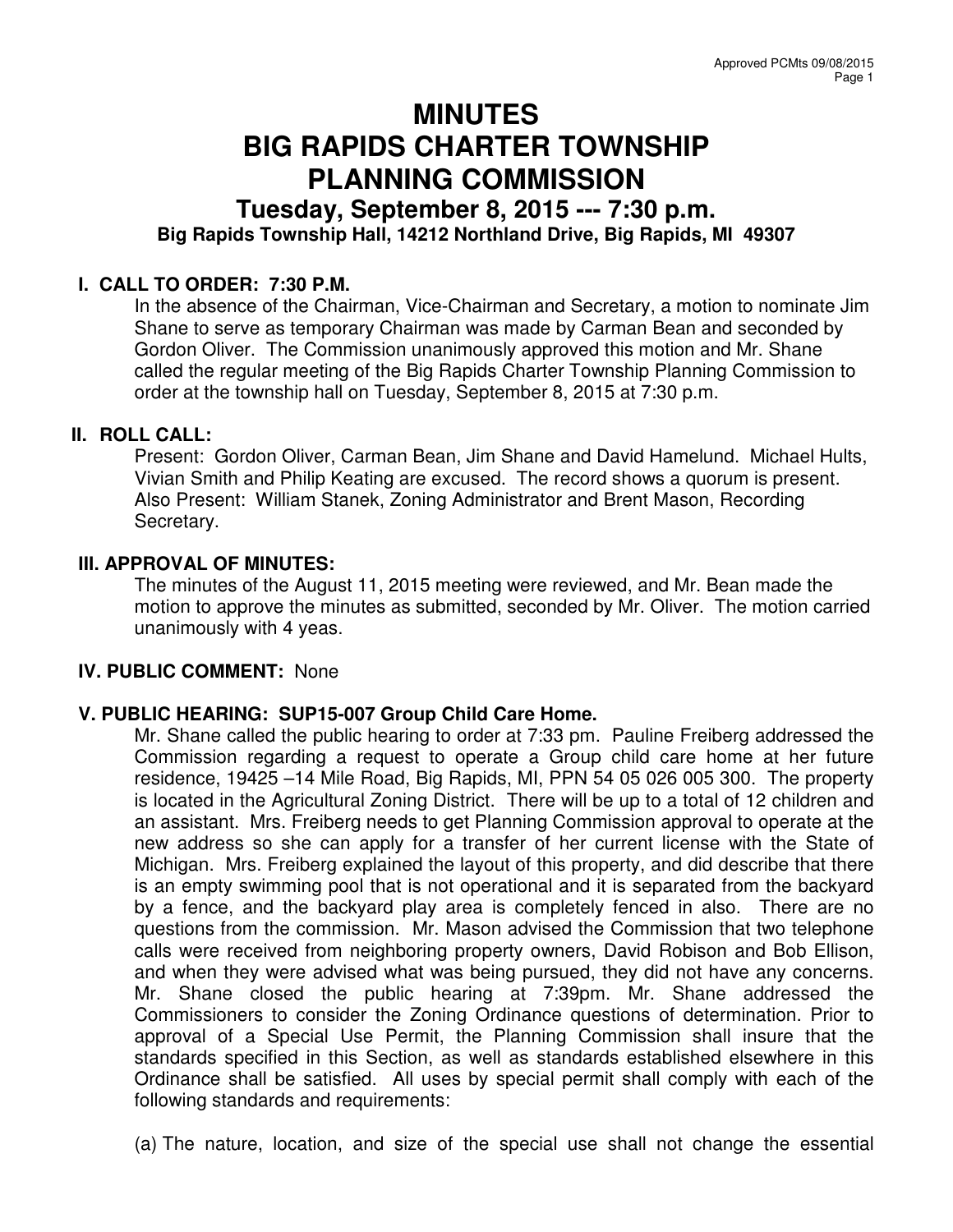character of the surroundings area, nor disrupt the orderly and proper development of the district as a whole. The use shall not be in conflict with, or discourage the adjacent or neighboring lands or buildings.

No concerns were expressed by the Planning Commission members.

(b) The special use shall not diminish the value of the land, buildings or structures in the neighborhood.

No concerns were expressed by the Planning Commission members.

(c) The special use shall not increase traffic hazards or cause congestion on the public highways or streets of the area. Adequate access to the parcel shall be furnished.

A brief discussion of the parking requirements was undertaken. Questions were asked about whether or not adequate off street parking existed. Mrs. Freiberg stated that she felt there is adequate parking available. Further discussion centered on the parking areas being designated for that purpose and Mrs. Freiberg stated that she will designate parking for employees and clients.

(d) The water supply and sewage disposal system shall be adequate for the proposed special use by conforming to State and County Health Department requirements, and the special use shall not over-burden any existing services or facilities.

Mrs. Freiberg stated that the well and septic have been inspected.

(e) Uses by special permit shall not be significantly more objectionable to nearby properties by reason of traffic, noise, vibrations, dust, fumes, odor, smoke, glare, lights, or disposal of waste than the operation of any principal permitted use, nor shall the special use increase hazards from fire or other dangers to either the property or adjacent property.

No concerns were expressed by the Planning Commission members.

(f) The Zoning Board may require that the premises be permanently screened from adjoining or contiguous properties by a wall, fence, plant screen and/or other approved enclosure when deemed necessary to buffer the surrounding uses from objectionable noise, light, etc., created by the special use.

No concerns were expressed by the Planning Commission members.

(g) The special use shall be consistent with the intent and purpose of this Ordinance and with the intent of the Land Use Plan for Big Rapids Township. The special use shall